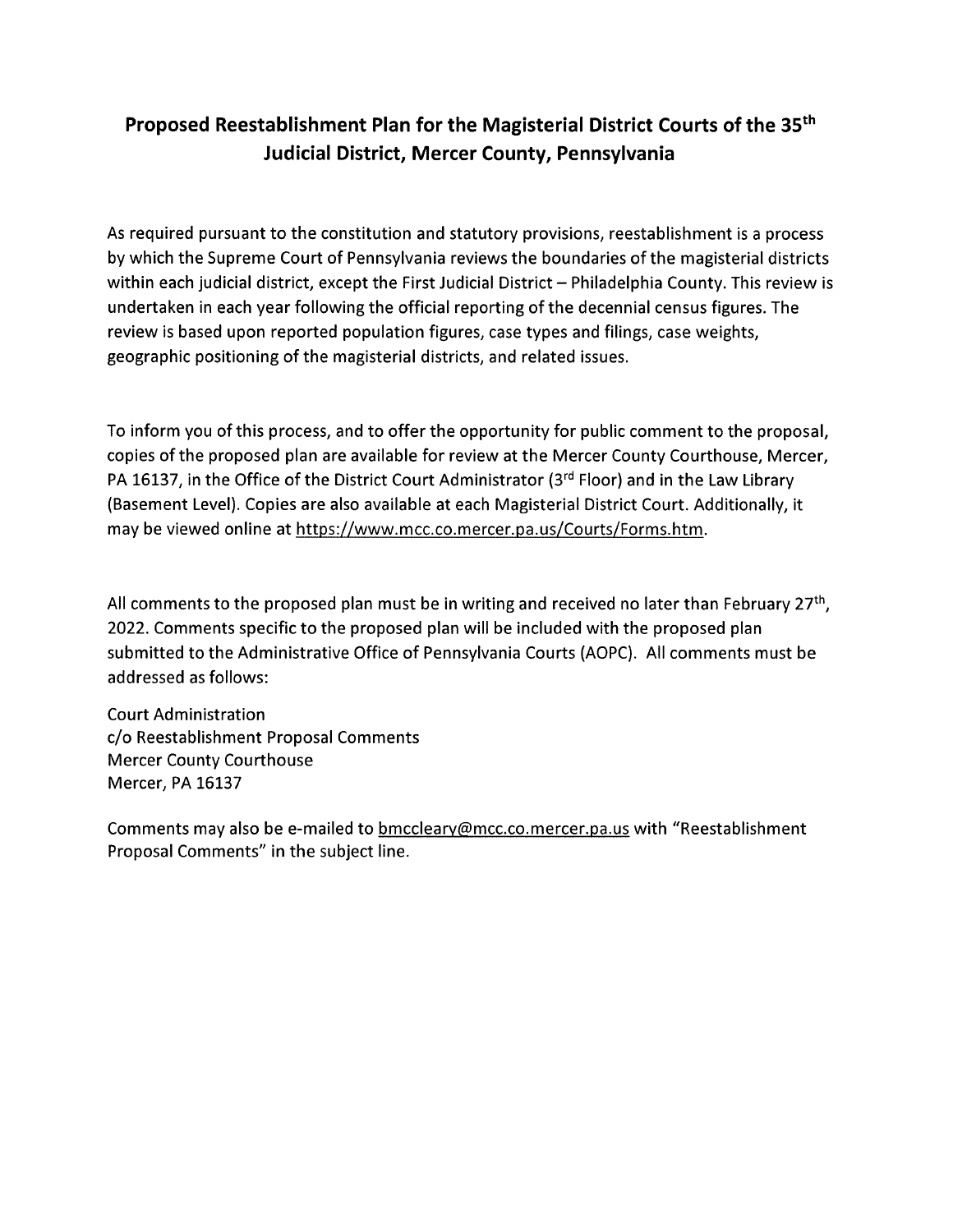### Magisterial District Summary Worksheet -Reestablishment 2021-2022

|                                                                                                                                                                                                                                                                                                                                                                                                                                                                                                                                                                                                                                                                                               | <b>Magisterial District Court Number: 35-2-01</b>                |                              |                             | County: | Mercer |                                  |                           |               |  |
|-----------------------------------------------------------------------------------------------------------------------------------------------------------------------------------------------------------------------------------------------------------------------------------------------------------------------------------------------------------------------------------------------------------------------------------------------------------------------------------------------------------------------------------------------------------------------------------------------------------------------------------------------------------------------------------------------|------------------------------------------------------------------|------------------------------|-----------------------------|---------|--------|----------------------------------|---------------------------|---------------|--|
|                                                                                                                                                                                                                                                                                                                                                                                                                                                                                                                                                                                                                                                                                               | 1. Proposed plan for this magisterial district: Reestablish      |                              | 2. Effective date: 1/1/2023 |         |        |                                  |                           |               |  |
|                                                                                                                                                                                                                                                                                                                                                                                                                                                                                                                                                                                                                                                                                               | <b>Caseload Analysis</b>                                         |                              |                             |         |        |                                  |                           |               |  |
|                                                                                                                                                                                                                                                                                                                                                                                                                                                                                                                                                                                                                                                                                               |                                                                  | Avg for Magisterial District |                             |         |        | <b>Avg for Judicial District</b> | Avg for Class of County   |               |  |
|                                                                                                                                                                                                                                                                                                                                                                                                                                                                                                                                                                                                                                                                                               | 3. Average total caseloads:                                      | 3,583<br>A.                  | В.                          |         |        | 3,788                            | C.                        | 4,119         |  |
|                                                                                                                                                                                                                                                                                                                                                                                                                                                                                                                                                                                                                                                                                               | 4. Compare the difference between the caseload average of this   |                              |                             |         |        | Difference (3A - 3B)             | Ranking                   | Total         |  |
|                                                                                                                                                                                                                                                                                                                                                                                                                                                                                                                                                                                                                                                                                               | magisterial district to your judicial district caseload average. |                              |                             |         |        | $-205$                           | 3rd                       | out of 5      |  |
|                                                                                                                                                                                                                                                                                                                                                                                                                                                                                                                                                                                                                                                                                               | 5. Compare the difference between the caseload average of this   |                              |                             |         |        | Difference (3A - 3C)             | % Above/Below             |               |  |
|                                                                                                                                                                                                                                                                                                                                                                                                                                                                                                                                                                                                                                                                                               | magisterial district to your class of county caseload average.   |                              |                             |         |        | $-536$                           | $-13%$                    |               |  |
|                                                                                                                                                                                                                                                                                                                                                                                                                                                                                                                                                                                                                                                                                               | you are departing from caseload equity.                          |                              |                             |         |        |                                  |                           |               |  |
|                                                                                                                                                                                                                                                                                                                                                                                                                                                                                                                                                                                                                                                                                               | <b>Workload Analysis</b>                                         |                              |                             |         |        |                                  |                           |               |  |
|                                                                                                                                                                                                                                                                                                                                                                                                                                                                                                                                                                                                                                                                                               |                                                                  |                              |                             |         |        | Avg for Magisterial District     | Avg for Judicial District |               |  |
|                                                                                                                                                                                                                                                                                                                                                                                                                                                                                                                                                                                                                                                                                               | 7. Average total workloads:                                      |                              |                             | Α.      | 45,775 |                                  | 39,587<br><b>B.</b>       |               |  |
| 8.                                                                                                                                                                                                                                                                                                                                                                                                                                                                                                                                                                                                                                                                                            | Compare the difference between the average total                 |                              |                             |         |        | Difference (7A - 7B)             |                           | % Above/Below |  |
|                                                                                                                                                                                                                                                                                                                                                                                                                                                                                                                                                                                                                                                                                               | workloads of this magisterial district to the judicial district. |                              |                             |         |        | 6,188                            |                           | 15 %          |  |
| If this magisterial district's average workload is fifteen (15%) percent higher or lower than your<br>9.<br>judicial district average workload and you are proposing to reestablish this magisterial<br>district, please explain (summarize your response from the plan) why this does not result in an<br>unwarranted inequity among the judges.<br>The 15% above average workload does not result in an unwarranted inequity among the<br>judges due to the geographic positioning of the district. If the district were to be realigned,<br>the residents of Mercer County would be denied adequate access to the courts due to the<br>distance they would be required to travel to court. |                                                                  |                              |                             |         |        |                                  |                           |               |  |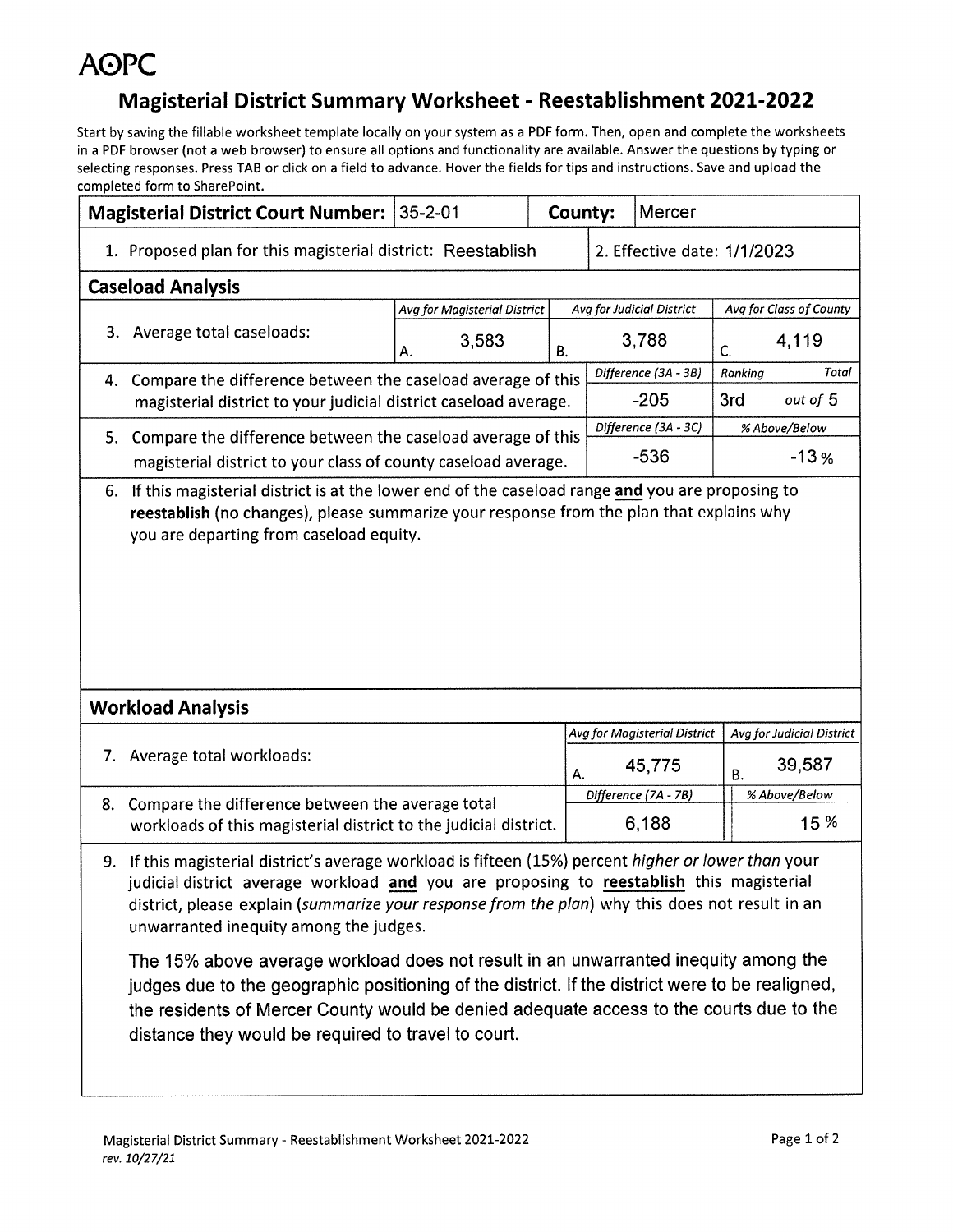| <b>Magisterial District Information</b>                                                                                                                                                                                                                                         |                                            |
|---------------------------------------------------------------------------------------------------------------------------------------------------------------------------------------------------------------------------------------------------------------------------------|--------------------------------------------|
| 10. Magisterial District Judge (MDJ) Information:<br>Dennis M. Songer<br>1/2/22<br>Magisterial District Judge Name<br><b>Birthdate</b><br><b>Term Expiration Date</b>                                                                                                           | 1/1/30<br><b>Mandatory Retirement Date</b> |
| 11. Magisterial District Court Information - Physical Location:                                                                                                                                                                                                                 |                                            |
| 1217 Hall Avenue, Sharon, PA 16146                                                                                                                                                                                                                                              |                                            |
| 12. Is this court within the boundaries of the magisterial district?                                                                                                                                                                                                            | Yes                                        |
| 13. Is the MDJ's residence within the boundaries of the magisterial district?                                                                                                                                                                                                   | Yes                                        |
| 14. Are all portions of the magisterial district contiguous?                                                                                                                                                                                                                    | Yes                                        |
| 15. To the best of your knowledge, are there any planned developments                                                                                                                                                                                                           | No/Not Sure                                |
| such as a mall, highway expansion or gas drilling that will likely cause an<br>increase in the case filings for this office? If YES, please summarize your response below.                                                                                                      |                                            |
| 16. List any police departments located within this magisterial district.                                                                                                                                                                                                       |                                            |
| City of Sharon Police Department, Borough of Sharpsville Police Department                                                                                                                                                                                                      |                                            |
| 17. List any major highways within this magisterial district.                                                                                                                                                                                                                   |                                            |
| <b>PA SR 62</b>                                                                                                                                                                                                                                                                 |                                            |
| 18. List the current municipalities for this magisterial district (alphabetically). For a list, click HERE<br>for Realignment Orders submitted in the past.                                                                                                                     |                                            |
| City of Sharon, Sharpsville Borough                                                                                                                                                                                                                                             |                                            |
|                                                                                                                                                                                                                                                                                 |                                            |
| 19. Are the proposed municipalities the same as above?<br>If NO, please list all proposed municipalities (alphabetically).                                                                                                                                                      | <b>Yes</b>                                 |
| <b>20. Additional Comments:</b>                                                                                                                                                                                                                                                 |                                            |
| All Pennsylvania State Police traffic cases occurring in the jurisdiction of MDJ 35-2-02 are<br>to be filed and heard in MDJ 35-2-01. Any Pennsylvania Department of Revenue cases<br>(summary citations for violations of sales tax) are to be filed and heard in MDJ 35-3-01. |                                            |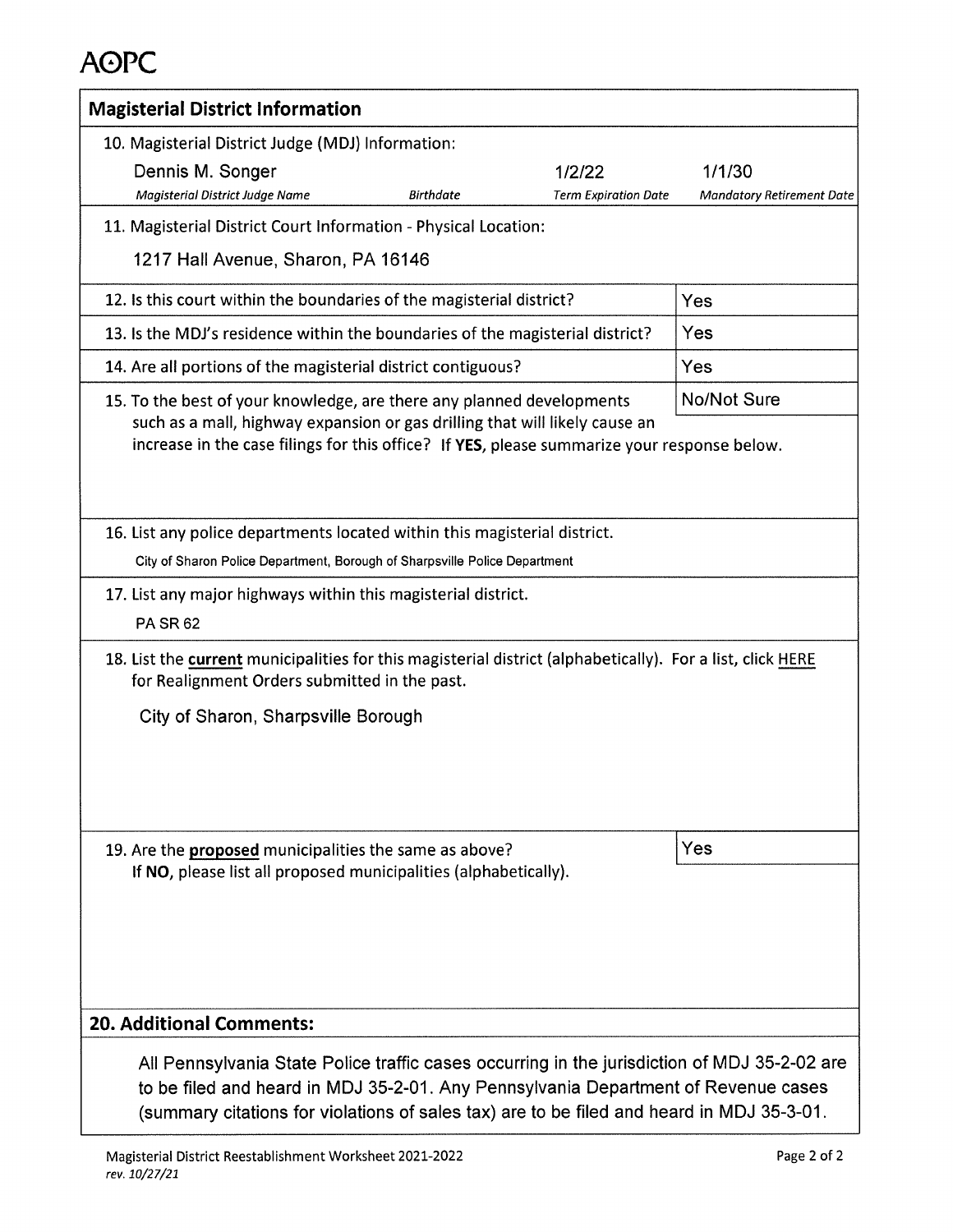### Magisterial District Summary Worksheet - Reestablishment 2021-2022

|    | <b>Magisterial District Court Number: 35-2-02</b>                                                                                                                                                                                                                                                                                                                                                                                                                                                                                                                                                                                                                              |                              | County:                     | Mercer       |                              |                         |                           |  |
|----|--------------------------------------------------------------------------------------------------------------------------------------------------------------------------------------------------------------------------------------------------------------------------------------------------------------------------------------------------------------------------------------------------------------------------------------------------------------------------------------------------------------------------------------------------------------------------------------------------------------------------------------------------------------------------------|------------------------------|-----------------------------|--------------|------------------------------|-------------------------|---------------------------|--|
|    | 1. Proposed plan for this magisterial district: Reestablish                                                                                                                                                                                                                                                                                                                                                                                                                                                                                                                                                                                                                    |                              | 2. Effective date: 1/1/2023 |              |                              |                         |                           |  |
|    | <b>Caseload Analysis</b>                                                                                                                                                                                                                                                                                                                                                                                                                                                                                                                                                                                                                                                       |                              |                             |              |                              |                         |                           |  |
|    |                                                                                                                                                                                                                                                                                                                                                                                                                                                                                                                                                                                                                                                                                | Avg for Magisterial District |                             |              | Avg for Judicial District    | Avg for Class of County |                           |  |
|    | 3. Average total caseloads:                                                                                                                                                                                                                                                                                                                                                                                                                                                                                                                                                                                                                                                    | 4,731<br>Α.                  | В.                          |              | 3,788                        | $\mathsf{C}$            | 4,119                     |  |
|    | 4. Compare the difference between the caseload average of this                                                                                                                                                                                                                                                                                                                                                                                                                                                                                                                                                                                                                 |                              |                             |              | Difference (3A - 3B)         | Ranking                 | Total                     |  |
|    | magisterial district to your judicial district caseload average.                                                                                                                                                                                                                                                                                                                                                                                                                                                                                                                                                                                                               |                              |                             |              | 943                          | 1st                     | out of 5                  |  |
|    | 5. Compare the difference between the caseload average of this                                                                                                                                                                                                                                                                                                                                                                                                                                                                                                                                                                                                                 |                              |                             |              | Difference (3A - 3C)         |                         | % Above/Below             |  |
|    | magisterial district to your class of county caseload average.                                                                                                                                                                                                                                                                                                                                                                                                                                                                                                                                                                                                                 |                              |                             |              | 612                          | 15 <sub>%</sub>         |                           |  |
|    | you are departing from caseload equity.                                                                                                                                                                                                                                                                                                                                                                                                                                                                                                                                                                                                                                        |                              |                             |              |                              |                         |                           |  |
|    | <b>Workload Analysis</b>                                                                                                                                                                                                                                                                                                                                                                                                                                                                                                                                                                                                                                                       |                              |                             |              |                              |                         |                           |  |
|    |                                                                                                                                                                                                                                                                                                                                                                                                                                                                                                                                                                                                                                                                                |                              |                             |              | Avg for Magisterial District |                         | Avg for Judicial District |  |
|    | 7. Average total workloads:                                                                                                                                                                                                                                                                                                                                                                                                                                                                                                                                                                                                                                                    |                              |                             | 56,812<br>А. |                              | 39,587<br><b>B.</b>     |                           |  |
| 8. | Compare the difference between the average total                                                                                                                                                                                                                                                                                                                                                                                                                                                                                                                                                                                                                               |                              |                             |              | Difference (7A - 7B)         |                         | % Above/Below             |  |
|    | workloads of this magisterial district to the judicial district.                                                                                                                                                                                                                                                                                                                                                                                                                                                                                                                                                                                                               |                              |                             |              | 17,225                       |                         | 44 %                      |  |
| 9. | If this magisterial district's average workload is fifteen (15%) percent higher or lower than your<br>judicial district average workload and you are proposing to reestablish this magisterial<br>district, please explain (summarize your response from the plan) why this does not result in an<br>unwarranted inequity among the judges.<br>The 44% above average workload does not result in an unwarranted inequity among the<br>judges due to the geographic positioning of the district. If the district were to be realigned,<br>the residents of Mercer County would be denied access to the courts due to the distance<br>they would be required to travel to court. |                              |                             |              |                              |                         |                           |  |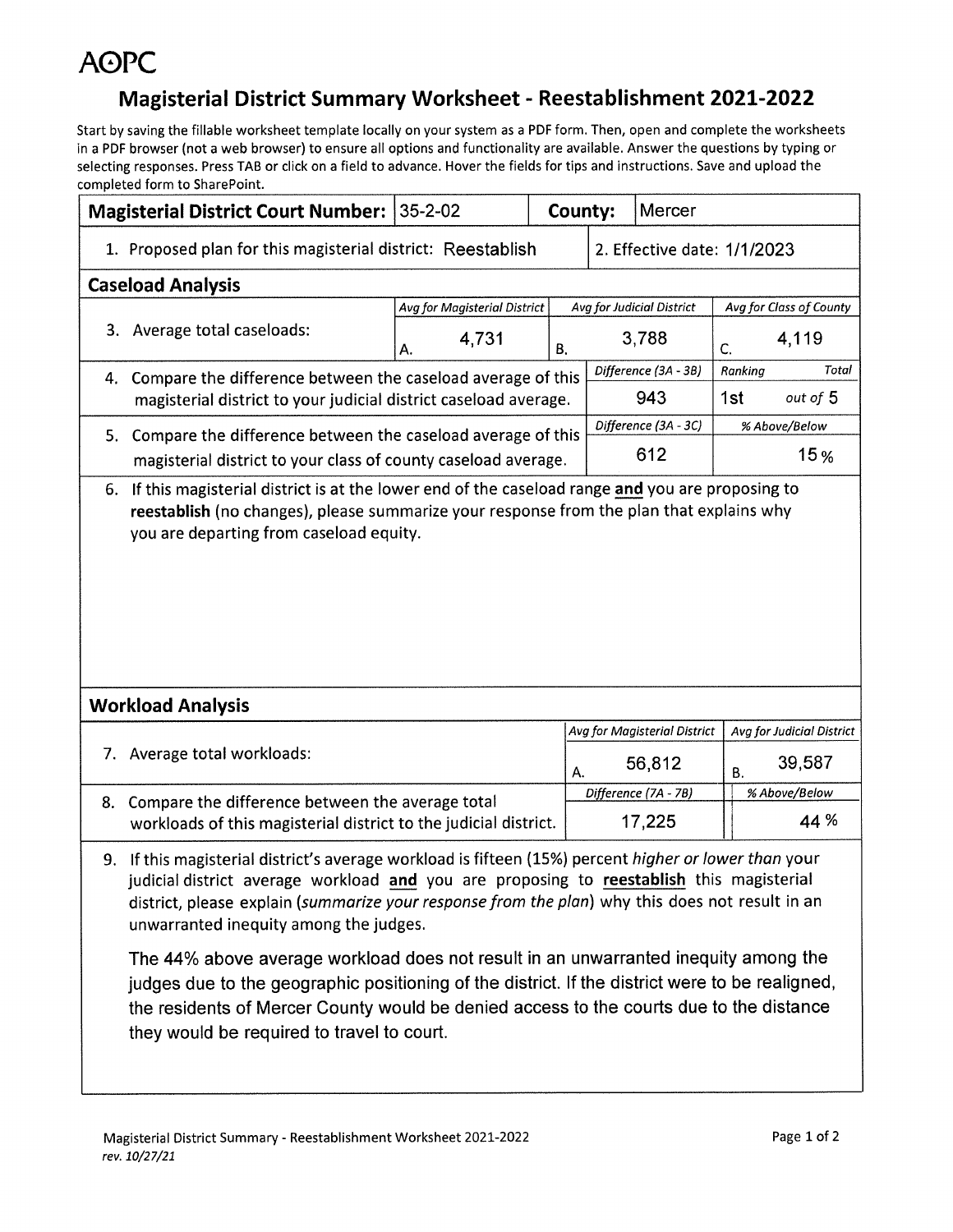| <b>Magisterial District Information</b>                                                                                                                                                                                                                                                                                                                                                                                                                                                                                                                                                        |                                            |  |  |  |  |
|------------------------------------------------------------------------------------------------------------------------------------------------------------------------------------------------------------------------------------------------------------------------------------------------------------------------------------------------------------------------------------------------------------------------------------------------------------------------------------------------------------------------------------------------------------------------------------------------|--------------------------------------------|--|--|--|--|
| 10. Magisterial District Judge (MDJ) Information:<br>Mary A. Odem<br>12/31/23<br><b>Birthdate</b><br><b>Term Expiration Date</b><br>Magisterial District Judge Name                                                                                                                                                                                                                                                                                                                                                                                                                            | 1/1/56<br><b>Mandatory Retirement Date</b> |  |  |  |  |
| 11. Magisterial District Court Information - Physical Location:<br>425 Idaho Street, Farrell, PA 16121                                                                                                                                                                                                                                                                                                                                                                                                                                                                                         |                                            |  |  |  |  |
| 12. Is this court within the boundaries of the magisterial district?                                                                                                                                                                                                                                                                                                                                                                                                                                                                                                                           | Yes                                        |  |  |  |  |
| 13. Is the MDJ's residence within the boundaries of the magisterial district?                                                                                                                                                                                                                                                                                                                                                                                                                                                                                                                  | Yes                                        |  |  |  |  |
| 14. Are all portions of the magisterial district contiguous?                                                                                                                                                                                                                                                                                                                                                                                                                                                                                                                                   | Yes                                        |  |  |  |  |
| <b>No/Not Sure</b><br>15. To the best of your knowledge, are there any planned developments<br>such as a mall, highway expansion or gas drilling that will likely cause an<br>increase in the case filings for this office? If YES, please summarize your response below.                                                                                                                                                                                                                                                                                                                      |                                            |  |  |  |  |
| 16. List any police departments located within this magisterial district.<br>City of Hermitage Police Department, SW Mercer County Regional Police Department, Shenango Township Police Department<br>17. List any major highways within this magisterial district.<br>PA SR 62, I-80, I-376, SR 18                                                                                                                                                                                                                                                                                            |                                            |  |  |  |  |
| 18. List the current municipalities for this magisterial district (alphabetically). For a list, click HERE<br>for Realignment Orders submitted in the past.<br>City of Farrell, City of Hermitage, Shenango Township, West Middlesex Borough,<br><b>Wheatland Borough</b>                                                                                                                                                                                                                                                                                                                      |                                            |  |  |  |  |
| 19. Are the proposed municipalities the same as above?<br>If NO, please list all proposed municipalities (alphabetically).                                                                                                                                                                                                                                                                                                                                                                                                                                                                     | Yes                                        |  |  |  |  |
| <b>20. Additional Comments:</b><br>All Pennsylvania State Police cases occurring in the jurisdiction of MDJ 35-2-02 are to be filed and heard in MDJ 35-2-01. Any misdemeanor or<br>felony grade offense committed in Shenango Township and West Middlesex Borough are to be filed and heard in MDJ 35-3-01. Any<br>misdemeanor or felony arrests made by Pennsylvania State Police in City of Farrell, City of Hermitage, Shenango Township, West Middlesex<br>Borough, and Wheatland Borough are to be filed and heard in MDJ 35-3-01. Any Pennsylvania Department of Revenue cases (summary |                                            |  |  |  |  |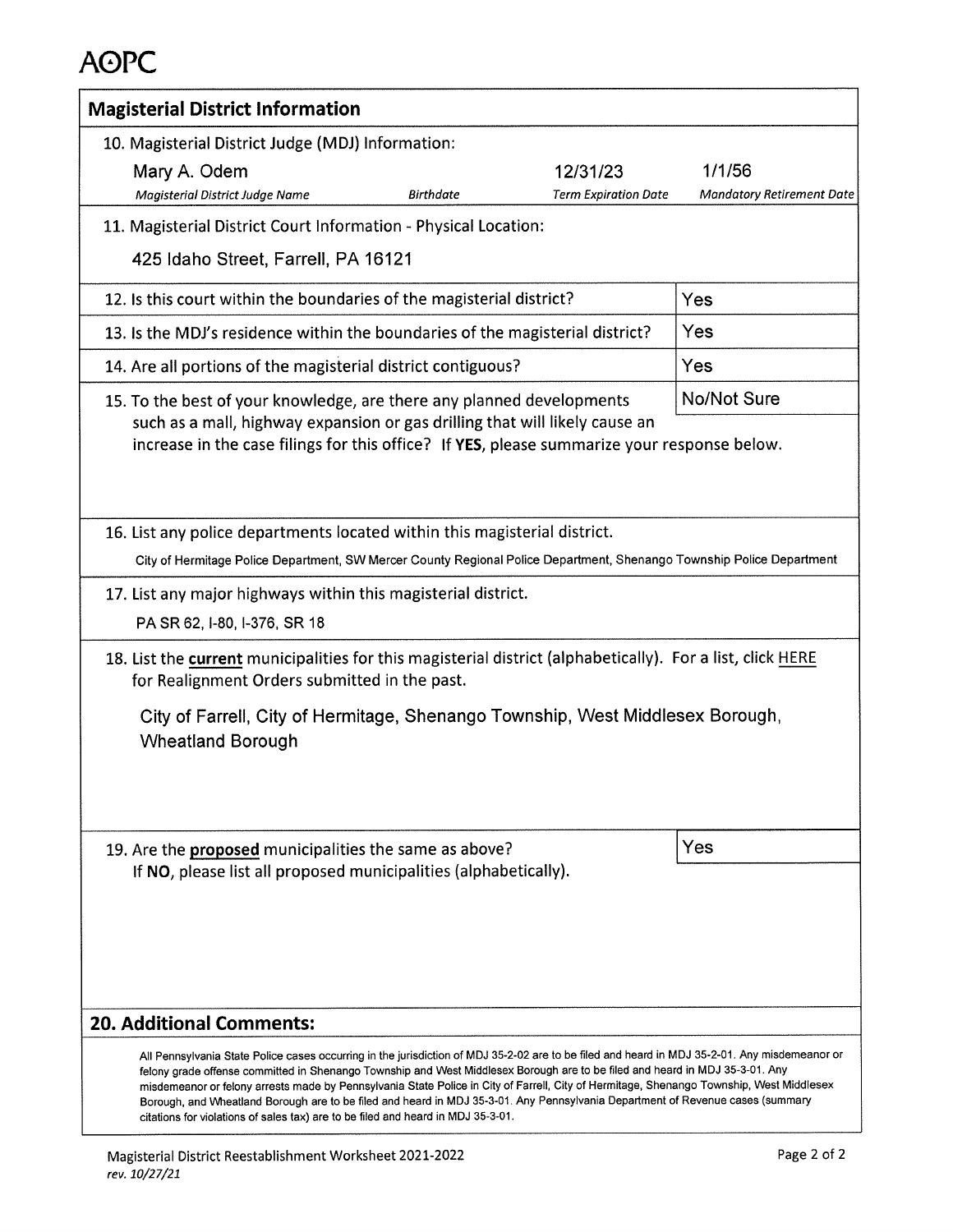### Magisterial District Summary Worksheet - Reestablishment 2021-2022

|                                                                                                                                                                                                                                                                                                                                                   | <b>Magisterial District Court Number: 35-3-01</b>                |                              |    | County:<br>Mercer                            |                             |                                           |               |       |
|---------------------------------------------------------------------------------------------------------------------------------------------------------------------------------------------------------------------------------------------------------------------------------------------------------------------------------------------------|------------------------------------------------------------------|------------------------------|----|----------------------------------------------|-----------------------------|-------------------------------------------|---------------|-------|
|                                                                                                                                                                                                                                                                                                                                                   | 1. Proposed plan for this magisterial district: Reestablish      |                              |    |                                              | 2. Effective date: 1/1/2023 |                                           |               |       |
|                                                                                                                                                                                                                                                                                                                                                   | <b>Caseload Analysis</b>                                         |                              |    |                                              |                             |                                           |               |       |
|                                                                                                                                                                                                                                                                                                                                                   |                                                                  | Avg for Magisterial District |    |                                              | Avg for Judicial District   | Avg for Class of County                   |               |       |
|                                                                                                                                                                                                                                                                                                                                                   | 3. Average total caseloads:                                      | 3,983<br>Α.                  | В. |                                              | 3,788                       | C.                                        | 4,119         |       |
|                                                                                                                                                                                                                                                                                                                                                   | 4. Compare the difference between the caseload average of this   |                              |    |                                              | Difference (3A - 3B)        | Ranking                                   |               | Total |
|                                                                                                                                                                                                                                                                                                                                                   | magisterial district to your judicial district caseload average. |                              |    |                                              | 195                         | 2nd                                       | out of 5      |       |
|                                                                                                                                                                                                                                                                                                                                                   | 5. Compare the difference between the caseload average of this   |                              |    |                                              | Difference (3A - 3C)        |                                           | % Above/Below |       |
|                                                                                                                                                                                                                                                                                                                                                   | magisterial district to your class of county caseload average.   |                              |    |                                              | $-136$                      |                                           | $-3%$         |       |
| you are departing from caseload equity.                                                                                                                                                                                                                                                                                                           |                                                                  |                              |    |                                              |                             |                                           |               |       |
|                                                                                                                                                                                                                                                                                                                                                   | <b>Workload Analysis</b>                                         |                              |    |                                              |                             |                                           |               |       |
|                                                                                                                                                                                                                                                                                                                                                   | 7. Average total workloads:                                      |                              |    | Avg for Magisterial District<br>33,932<br>А. |                             | Avg for Judicial District<br>39,587<br>В. |               |       |
| 8.                                                                                                                                                                                                                                                                                                                                                | Compare the difference between the average total                 |                              |    | Difference (7A - 7B)                         |                             | % Above/Below                             |               |       |
|                                                                                                                                                                                                                                                                                                                                                   | workloads of this magisterial district to the judicial district. |                              |    |                                              | $-5,655$                    |                                           | $-14%$        |       |
| If this magisterial district's average workload is fifteen (15%) percent higher or lower than your<br>9.<br>judicial district average workload and you are proposing to reestablish this magisterial<br>district, please explain (summarize your response from the plan) why this does not result in an<br>unwarranted inequity among the judges. |                                                                  |                              |    |                                              |                             |                                           |               |       |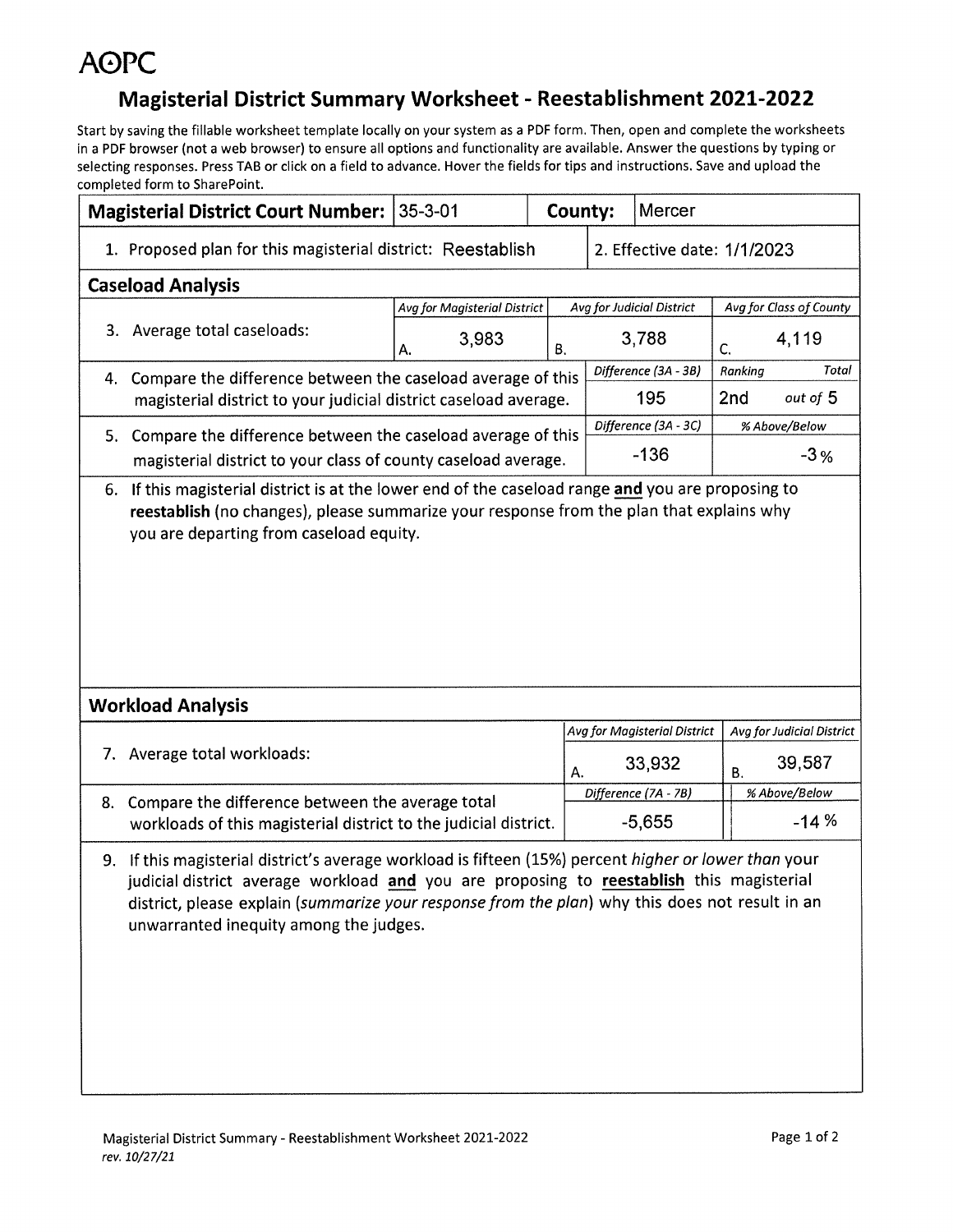| <b>Magisterial District Information</b>                                                                                                                                                                                                                                                                                                                                                                                                |                             |                                  |
|----------------------------------------------------------------------------------------------------------------------------------------------------------------------------------------------------------------------------------------------------------------------------------------------------------------------------------------------------------------------------------------------------------------------------------------|-----------------------------|----------------------------------|
| 10. Magisterial District Judge (MDJ) Information:                                                                                                                                                                                                                                                                                                                                                                                      |                             |                                  |
| Daniel W. Davis                                                                                                                                                                                                                                                                                                                                                                                                                        | 12/31/23                    | 1/1/41                           |
| Magisterial District Judge Name<br><b>Birthdate</b>                                                                                                                                                                                                                                                                                                                                                                                    | <b>Term Expiration Date</b> | <b>Mandatory Retirement Date</b> |
| 11. Magisterial District Court Information - Physical Location:                                                                                                                                                                                                                                                                                                                                                                        |                             |                                  |
| 123 West Market Street, Mercer, PA 16137                                                                                                                                                                                                                                                                                                                                                                                               |                             |                                  |
| 12. Is this court within the boundaries of the magisterial district?                                                                                                                                                                                                                                                                                                                                                                   |                             | Yes                              |
| 13. Is the MDJ's residence within the boundaries of the magisterial district?                                                                                                                                                                                                                                                                                                                                                          |                             | Yes                              |
| 14. Are all portions of the magisterial district contiguous?                                                                                                                                                                                                                                                                                                                                                                           |                             | Yes                              |
| 15. To the best of your knowledge, are there any planned developments                                                                                                                                                                                                                                                                                                                                                                  |                             | No/Not Sure                      |
| such as a mall, highway expansion or gas drilling that will likely cause an<br>increase in the case filings for this office? If YES, please summarize your response below.                                                                                                                                                                                                                                                             |                             |                                  |
| 16. List any police departments located within this magisterial district.                                                                                                                                                                                                                                                                                                                                                              |                             |                                  |
| Pennsylvania State Police, Mercer Borough Police Department, Jefferson-Clark Regional Police Department                                                                                                                                                                                                                                                                                                                                |                             |                                  |
| 17. List any major highways within this magisterial district.                                                                                                                                                                                                                                                                                                                                                                          |                             |                                  |
| PA SR 19, PA SR 62, I-80                                                                                                                                                                                                                                                                                                                                                                                                               |                             |                                  |
| 18. List the current municipalities for this magisterial district (alphabetically). For a list, click HERE<br>for Realignment Orders submitted in the past.                                                                                                                                                                                                                                                                            |                             |                                  |
| Coolspring Township, Delaware Township, East Lackawannock Township, Fairview<br>Township, Findley Township, Fredonia Borough, Jefferson Township, Lackawannock<br>Township, Mercer Borough, Otter Creek Township, Perry Township, Salem Township,<br>Sandy Creek Township, Sheakleyville Borough, Springfield Township, Wilmington Township                                                                                            |                             |                                  |
| 19. Are the proposed municipalities the same as above?<br>If NO, please list all proposed municipalities (alphabetically).                                                                                                                                                                                                                                                                                                             |                             | Yes                              |
| <b>20. Additional Comments:</b><br>Any misdemeanor or felony grade offense committed in Shenango Township and West Middlesex Borough are to be filed and heard in<br>MDJ 35-3-01. Any misdemeanor or felony arrests made by Pennsylvania State Police in City of Farrell, City of Hermitage, Shenango<br>Township, West Middlesex Borough, and Wheatland Borough are to be filed and heard in MDJ 35-3-01. Any Pennsylvania Department |                             |                                  |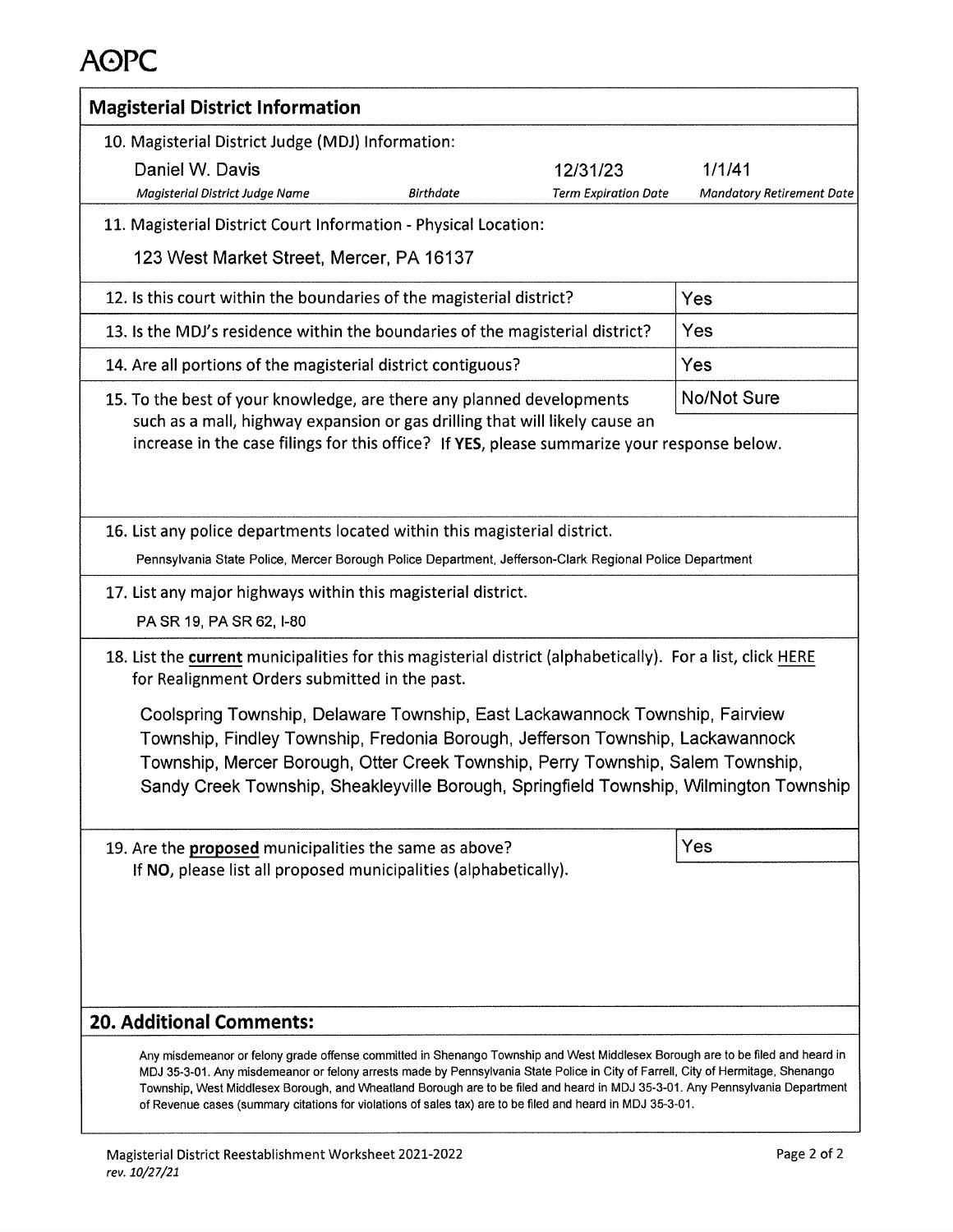### Magisterial District Summary Worksheet - Reestablishment 2021-2022

|    | Magisterial District Court Number:                                                                                                                                                                                                                                                                                                                                                                                                                                                                                                       | $35 - 3 - 02$                |    | County:<br><b>Mercer</b>    |                              |           |                           |
|----|------------------------------------------------------------------------------------------------------------------------------------------------------------------------------------------------------------------------------------------------------------------------------------------------------------------------------------------------------------------------------------------------------------------------------------------------------------------------------------------------------------------------------------------|------------------------------|----|-----------------------------|------------------------------|-----------|---------------------------|
|    | 1. Proposed plan for this magisterial district: Reestablish                                                                                                                                                                                                                                                                                                                                                                                                                                                                              |                              |    | 2. Effective date: 1/1/2023 |                              |           |                           |
|    | <b>Caseload Analysis</b>                                                                                                                                                                                                                                                                                                                                                                                                                                                                                                                 |                              |    |                             |                              |           |                           |
|    |                                                                                                                                                                                                                                                                                                                                                                                                                                                                                                                                          | Avg for Magisterial District |    |                             | Avg for Judicial District    |           | Avg for Class of County   |
|    | 3. Average total caseloads:                                                                                                                                                                                                                                                                                                                                                                                                                                                                                                              | 3,519<br>Α.                  | В. |                             | 3,788                        | C.        | 4,119                     |
|    | 4. Compare the difference between the caseload average of this                                                                                                                                                                                                                                                                                                                                                                                                                                                                           |                              |    |                             | Difference (3A - 3B)         | Ranking   | Total                     |
|    | $-269$<br>magisterial district to your judicial district caseload average.                                                                                                                                                                                                                                                                                                                                                                                                                                                               |                              |    |                             |                              | 4th       | out of 5                  |
|    | 5. Compare the difference between the caseload average of this                                                                                                                                                                                                                                                                                                                                                                                                                                                                           |                              |    |                             | Difference (3A - 3C)         |           | % Above/Below             |
|    | magisterial district to your class of county caseload average.                                                                                                                                                                                                                                                                                                                                                                                                                                                                           |                              |    |                             | $-600$                       | $-15%$    |                           |
|    | reestablish (no changes), please summarize your response from the plan that explains why<br>you are departing from caseload equity.                                                                                                                                                                                                                                                                                                                                                                                                      |                              |    |                             |                              |           |                           |
|    | <b>Workload Analysis</b>                                                                                                                                                                                                                                                                                                                                                                                                                                                                                                                 |                              |    |                             |                              |           |                           |
|    |                                                                                                                                                                                                                                                                                                                                                                                                                                                                                                                                          |                              |    |                             | Avg for Magisterial District |           | Avg for Judicial District |
|    | 7. Average total workloads:                                                                                                                                                                                                                                                                                                                                                                                                                                                                                                              |                              | А. | 26,499                      |                              | <b>B.</b> | 39,587                    |
| 8. | Compare the difference between the average total                                                                                                                                                                                                                                                                                                                                                                                                                                                                                         |                              |    |                             | Difference (7A - 7B)         |           | % Above/Below             |
|    | workloads of this magisterial district to the judicial district.                                                                                                                                                                                                                                                                                                                                                                                                                                                                         |                              |    |                             | $-13,088$                    |           | $-33%$                    |
| 9. | If this magisterial district's average workload is fifteen (15%) percent higher or lower than your<br>judicial district average workload and you are proposing to reestablish this magisterial<br>district, please explain (summarize your response from the plan) why this does not result in an<br>unwarranted inequity among the judges.<br>The 33% below average workload does not result in an unwarranted inequity among the judges due to                                                                                         |                              |    |                             |                              |           |                           |
|    | the geographic positioning of the district. The office is located within a very low crime area and most of<br>the district is very rural with one population center. If the district were to be realigned, the residents of<br>Mercer County would be denied adequate access to the courts due to the distance they would be<br>required to travel to court. This district is a considerable distance from higher caseload districts as well,<br>so absorbing cases would make it difficult for court access by Mercer County residents. |                              |    |                             |                              |           |                           |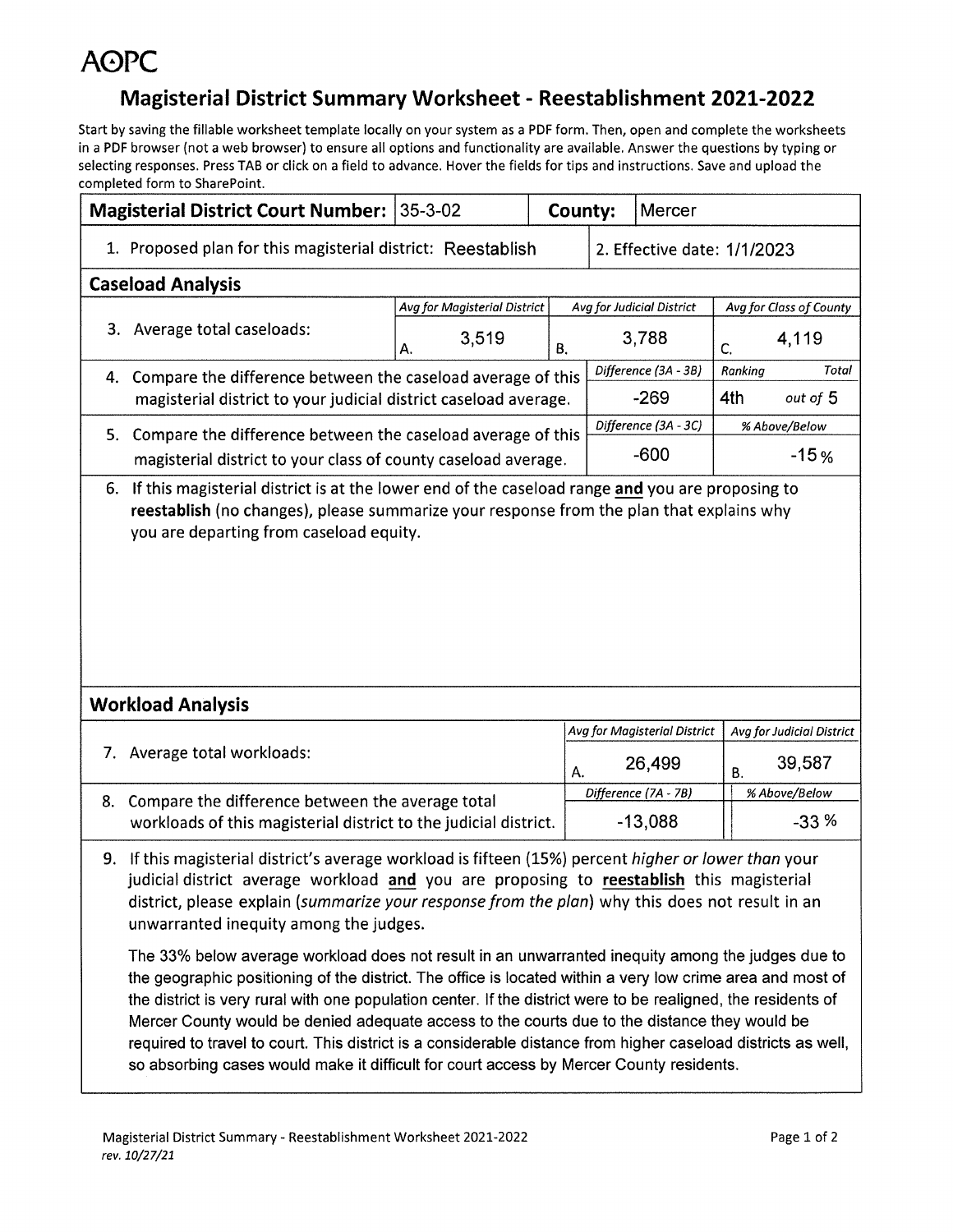| <b>Magisterial District Information</b>                                                                                                                                                                                                                                                                                                                                                                                                                                                          |                                  |  |  |  |  |  |
|--------------------------------------------------------------------------------------------------------------------------------------------------------------------------------------------------------------------------------------------------------------------------------------------------------------------------------------------------------------------------------------------------------------------------------------------------------------------------------------------------|----------------------------------|--|--|--|--|--|
| 10. Magisterial District Judge (MDJ) Information:                                                                                                                                                                                                                                                                                                                                                                                                                                                |                                  |  |  |  |  |  |
| D. Neil McEwen<br>1/2/22                                                                                                                                                                                                                                                                                                                                                                                                                                                                         | 1/1/45                           |  |  |  |  |  |
| Magisterial District Judge Name<br>Birthdate<br><b>Term Expiration Date</b>                                                                                                                                                                                                                                                                                                                                                                                                                      | <b>Mandatory Retirement Date</b> |  |  |  |  |  |
| 11. Magisterial District Court Information - Physical Location:                                                                                                                                                                                                                                                                                                                                                                                                                                  |                                  |  |  |  |  |  |
| 574 Barkeyville Road, Grove City, PA 16127                                                                                                                                                                                                                                                                                                                                                                                                                                                       |                                  |  |  |  |  |  |
| 12. Is this court within the boundaries of the magisterial district?                                                                                                                                                                                                                                                                                                                                                                                                                             | Yes                              |  |  |  |  |  |
| 13. Is the MDJ's residence within the boundaries of the magisterial district?                                                                                                                                                                                                                                                                                                                                                                                                                    | Yes                              |  |  |  |  |  |
| 14. Are all portions of the magisterial district contiguous?                                                                                                                                                                                                                                                                                                                                                                                                                                     | Yes                              |  |  |  |  |  |
| 15. To the best of your knowledge, are there any planned developments                                                                                                                                                                                                                                                                                                                                                                                                                            | <b>No/Not Sure</b>               |  |  |  |  |  |
| such as a mall, highway expansion or gas drilling that will likely cause an<br>increase in the case filings for this office? If YES, please summarize your response below.                                                                                                                                                                                                                                                                                                                       |                                  |  |  |  |  |  |
| 16. List any police departments located within this magisterial district.                                                                                                                                                                                                                                                                                                                                                                                                                        |                                  |  |  |  |  |  |
| Pennsylvania State Police, Grove City Police Department, Sandy Lake Police Department, Stoneboro Police Department                                                                                                                                                                                                                                                                                                                                                                               |                                  |  |  |  |  |  |
| 17. List any major highways within this magisterial district.                                                                                                                                                                                                                                                                                                                                                                                                                                    |                                  |  |  |  |  |  |
| PA SR 62, PA SR 173, I-80, I-79                                                                                                                                                                                                                                                                                                                                                                                                                                                                  |                                  |  |  |  |  |  |
| 18. List the current municipalities for this magisterial district (alphabetically). For a list, click HERE<br>for Realignment Orders submitted in the past.<br>Deer Creek Township, French Creek Township, Grove City Borough, Jackson Township,<br>Jackson Center Borough, Lake Township, Liberty Township, Mill Creek Township, New<br>Lebanon Borough, New Vernon Township, Pine Township, Sandy Lake Borough, Sandy<br>Lake Township, Stoneboro Borough, Wolf Creek Township, Worth Township |                                  |  |  |  |  |  |
| 19. Are the proposed municipalities the same as above?<br>If NO, please list all proposed municipalities (alphabetically).                                                                                                                                                                                                                                                                                                                                                                       | Yes                              |  |  |  |  |  |
| <b>20. Additional Comments:</b>                                                                                                                                                                                                                                                                                                                                                                                                                                                                  |                                  |  |  |  |  |  |
| Any Pennsylvania Department of Revenue cases (summary citations for violations of<br>sales tax) are to be filed and heard in MDJ 35-3-01.                                                                                                                                                                                                                                                                                                                                                        |                                  |  |  |  |  |  |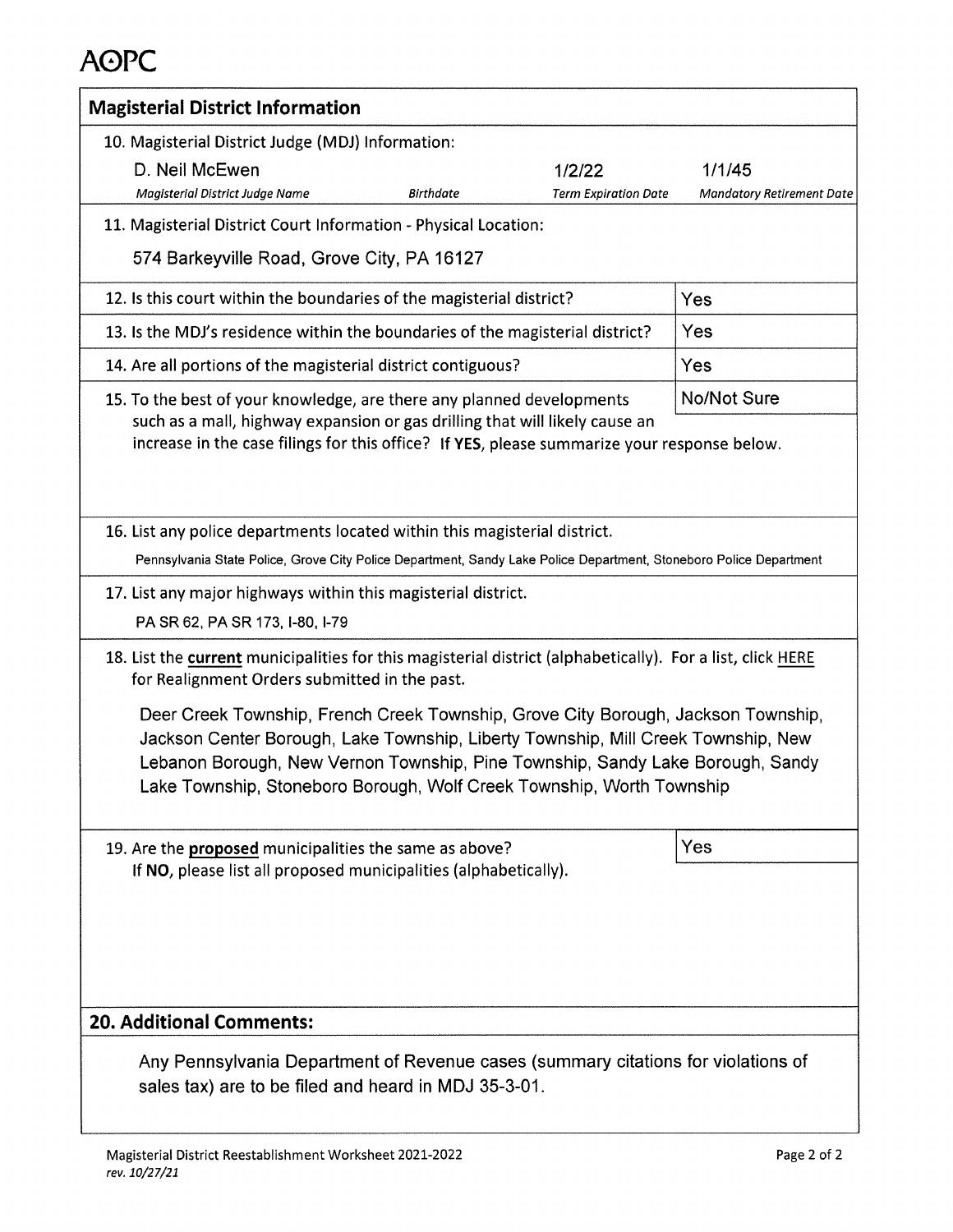### Magisterial District Summary Worksheet - Reestablishment 2021-2022

| Magisterial District Court Number: 35-3-03                                                                                                                                                                                                                                                                                                                                                                                                                                                                                                                   |                              |    | County: | Mercer                       |                         |                           |  |
|--------------------------------------------------------------------------------------------------------------------------------------------------------------------------------------------------------------------------------------------------------------------------------------------------------------------------------------------------------------------------------------------------------------------------------------------------------------------------------------------------------------------------------------------------------------|------------------------------|----|---------|------------------------------|-------------------------|---------------------------|--|
| 1. Proposed plan for this magisterial district: Reestablish                                                                                                                                                                                                                                                                                                                                                                                                                                                                                                  |                              |    |         | 2. Effective date: 1/1/2023  |                         |                           |  |
| <b>Caseload Analysis</b>                                                                                                                                                                                                                                                                                                                                                                                                                                                                                                                                     |                              |    |         |                              |                         |                           |  |
|                                                                                                                                                                                                                                                                                                                                                                                                                                                                                                                                                              | Avg for Magisterial District |    |         | Avg for Judicial District    | Avg for Class of County |                           |  |
| 3. Average total caseloads:                                                                                                                                                                                                                                                                                                                                                                                                                                                                                                                                  | 2,485<br>А.                  | В. |         | 3,788                        | C.                      | 4,119                     |  |
| 4. Compare the difference between the caseload average of this                                                                                                                                                                                                                                                                                                                                                                                                                                                                                               |                              |    |         | Difference (3A - 3B)         | Ranking                 | Total                     |  |
| magisterial district to your judicial district caseload average.                                                                                                                                                                                                                                                                                                                                                                                                                                                                                             |                              |    |         | $-1303$                      | 5th<br>out of 5         |                           |  |
| 5. Compare the difference between the caseload average of this                                                                                                                                                                                                                                                                                                                                                                                                                                                                                               |                              |    |         | Difference (3A - 3C)         |                         | % Above/Below             |  |
| magisterial district to your class of county caseload average.                                                                                                                                                                                                                                                                                                                                                                                                                                                                                               |                              |    |         | $-1634$                      | $-39%$                  |                           |  |
| 6. If this magisterial district is at the lower end of the caseload range and you are proposing to<br>reestablish (no changes), please summarize your response from the plan that explains why<br>you are departing from caseload equity.<br>The 39% below average caseload does not result in caseload equity due to the geographic<br>positioning of the district. If the district were to be realigned, the residents of Mercer County<br>would be denied adequate access to the courts due to the distance they would be required<br>to travel to court. |                              |    |         |                              |                         |                           |  |
| <b>Workload Analysis</b>                                                                                                                                                                                                                                                                                                                                                                                                                                                                                                                                     |                              |    |         |                              |                         |                           |  |
|                                                                                                                                                                                                                                                                                                                                                                                                                                                                                                                                                              |                              |    |         | Avg for Magisterial District |                         | Avg for Judicial District |  |
| 7. Average total workloads:                                                                                                                                                                                                                                                                                                                                                                                                                                                                                                                                  |                              |    | A.      | 34,915                       |                         | 39,587                    |  |
| 8. Compare the difference between the average total                                                                                                                                                                                                                                                                                                                                                                                                                                                                                                          |                              |    |         | Difference (7A - 7B)         |                         | % Above/Below             |  |
| workloads of this magisterial district to the judicial district.                                                                                                                                                                                                                                                                                                                                                                                                                                                                                             |                              |    |         | $-4,672$                     |                         | $-12%$                    |  |
| 9. If this magisterial district's average workload is fifteen (15%) percent higher or lower than your<br>judicial district average workload and you are proposing to reestablish this magisterial<br>district, please explain (summarize your response from the plan) why this does not result in an<br>unwarranted inequity among the judges.                                                                                                                                                                                                               |                              |    |         |                              |                         |                           |  |